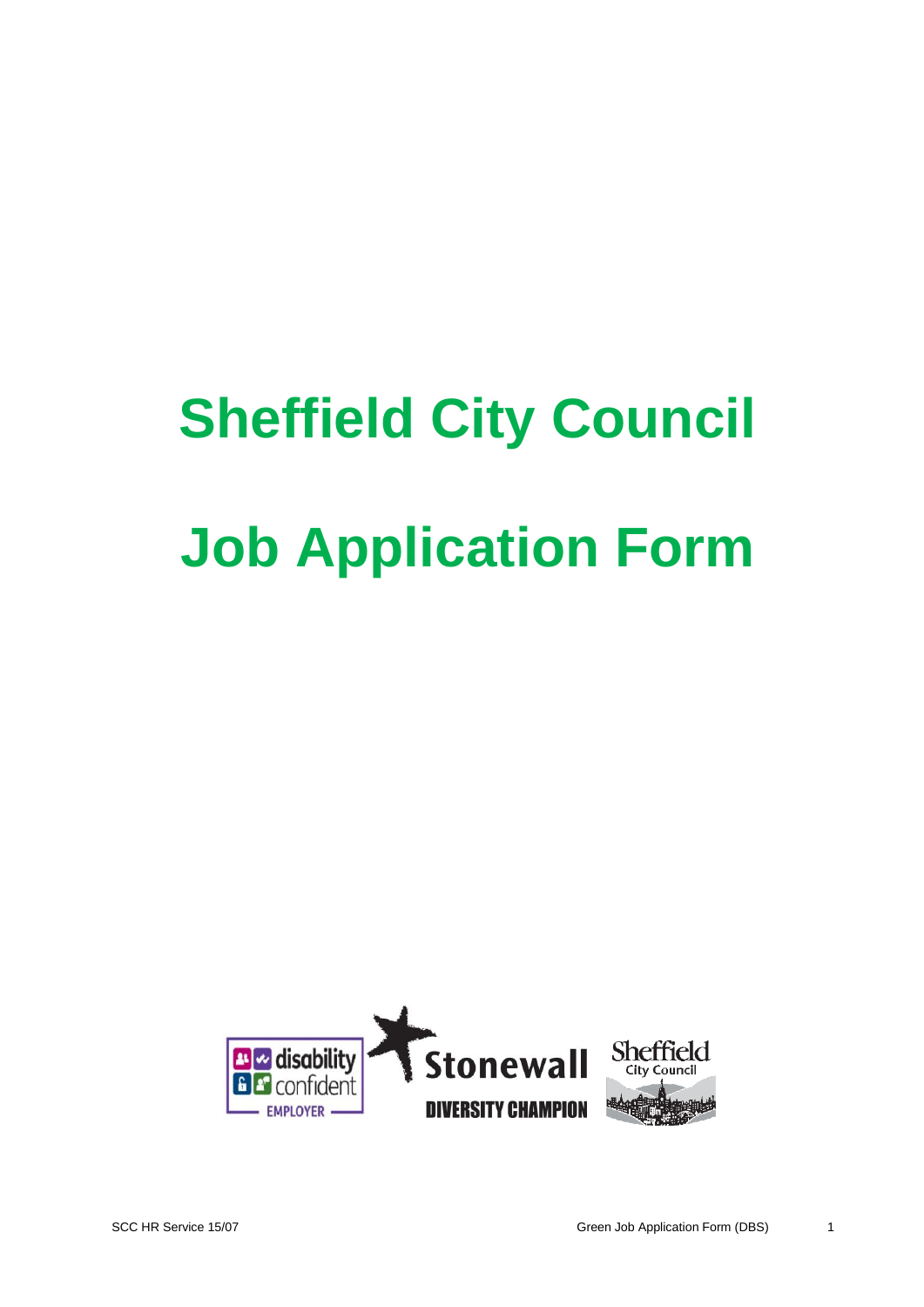#### **Sheffield City Council**

Sheffield is a great city and our [Corporate Plan](https://www.sheffield.gov.uk/your-city-council/policy--performance/what-we-want-to-achieve/corporate-plan.html) focuses on what makes Sheffield a unique, ambitious and inspiring city.

We offer a wide range of employment opportunities, providing many services to the people of Sheffield. [Working for Us,](https://www.sheffield.gov.uk/whats-new/job-vacancies/working-for-us.html) you can expect a rewarding career with a range of attractive benefits, a friendly, supportive work environment and the chance to be part of a dedicated team.

#### **Completing your form**

Please read the application form, job description, person and health risks specifications carefully, so that you understand what the position involves. This information is designed to help you complete the application form as thoroughly as possible.

When completing your application, give as much information as you can that is relevant to the job for which you are applying. Please check that the information you provide is accurate. If you conceal or misrepresent relevant information at any stage during the recruitment process you will be disqualified

You will only be shortlisted, if you meet the essential requirements of the job specification. The decision to shortlist you for interview will be solely based on the information you provide in the application form.

Please return your form by email or by hard copy to the Head Teacher at the school. If you have not been contacted within four weeks of the closing date, please assume your application has been unsuccessful. Please do not let this deter you from applying for future positions.

### **Equality Act**

People are recruited and promoted on the basis of their merits and abilities and no job applicant or employee receives less favourable treatment on the grounds of racial group, origin or nationality, sex, disability, marital status, age, sexual orientation, political or religious beliefs or trade union activity. Included in the pack, is an equality monitoring form. By completing this form, you can help us to improve and encourage applications from under-represented groups in our city. This is optional.

#### **Disabled Candidates**

We welcome applications from people with disabilities. If you are selected to attend for interview, you will be asked if you require any special arrangements. Following the questions at interview there will also be time to discuss any

reasonable adjustment that may be required to enable you to carry out the job.

#### **Asylum and Immigration Act**

If shortlisted you will be asked to bring relevant documentation to interview.

#### **Criminal Records Declaration**

All applicants are to complete and return Appendix A: Criminal Records Declaration Form. The Council recognises the contribution that ex-offenders can make as employees and volunteers and welcome applications from them. A criminal record will not debar that person from being appointed to the post, where those offences are not relevant to the role.

However the nature of some posts requires us to know about all unspent and unprotected spent criminal convictions and cautions to make informed decisions. The recruiting manager will only have access to this confidential information after shortlisting is completed and may ask questions about criminal records at interview.

#### **Flexible Working**

We welcome applications from people who want to work part-time, including for jobs which are advertised as full-time. There are a number of ways in which this can be facilitated so if this applies to you, please discuss the options with the recruiting Head Teacher or manager.

#### **Data Protection**

Any data requested and supplied through our job application will be used for recruitment purposes only. Your information will be used by the School and could be shared with partners involved in the recruitment process. Successful applicant information will be retained as part of the employee record; information held for unsuccessful applicants will be deleted from School's HR system 12 months after the application closing date.

You have rights under Data Protection law. For further details about your rights and the contact details of the Data Protection Officer, please contact the Headteacher.

#### **Complaints Procedure**

If you have a complaint regarding the recruitment process, please write to the School's HR Business Partner, Sheffield City Council by email [HRConsultancy andAdvice@sheffield.gov.uk](https://myteam.sheffield.gov.uk/HRPoint/MasterTemplates/HRConsultancy%20andAdvice@sheffield.gov.uk) giving full details. We will investigate and respond within 28 working days.

#### **Return this Application Form to:-**

Head Teacher of the recruiting school.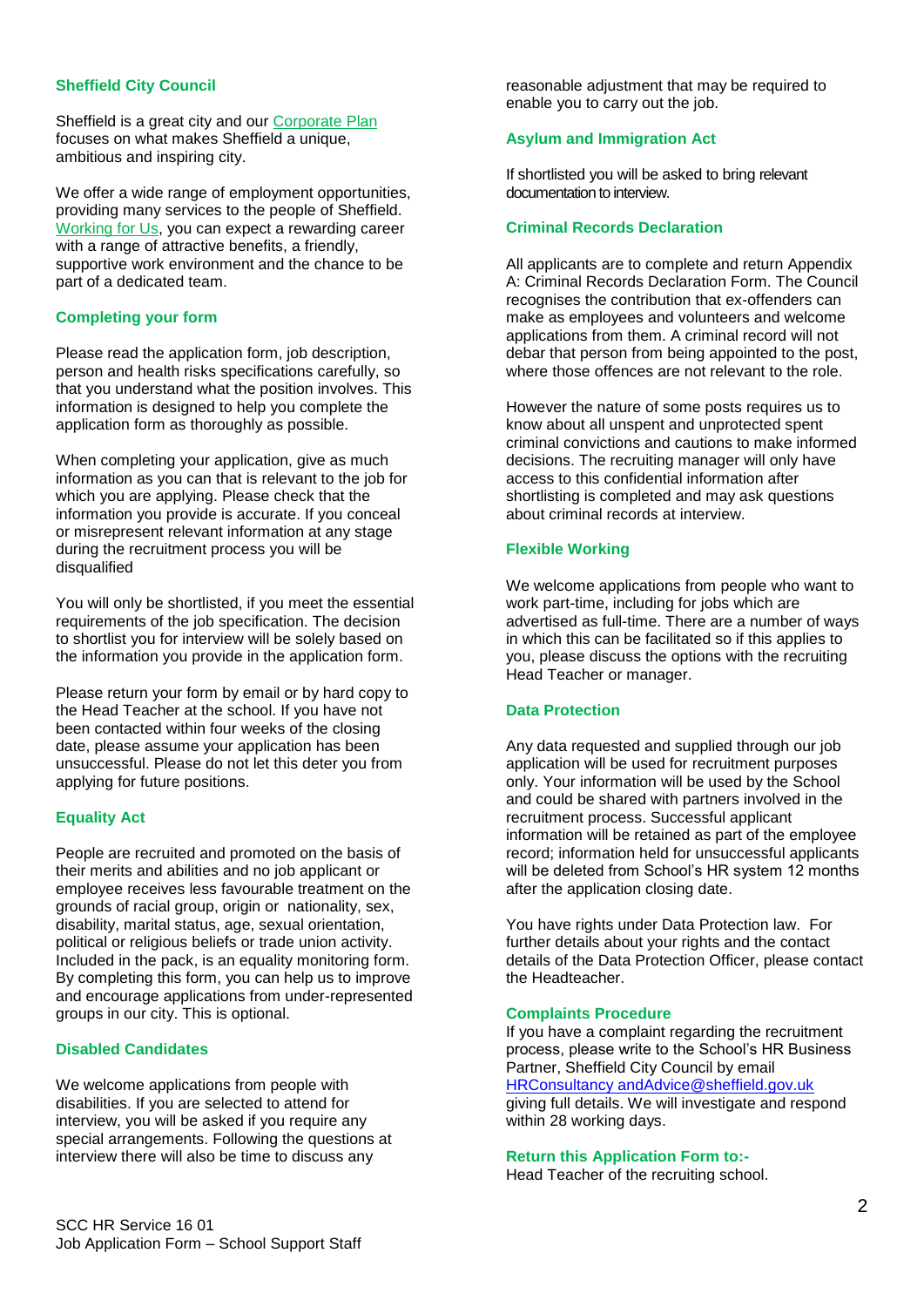# **APPLICATION FOR EMPLOYMENT E**

| <b>Confidential</b>                      |                        |                  |
|------------------------------------------|------------------------|------------------|
| Please return this form by email or hard | <b>Office Use Only</b> | <b>App No</b>    |
| copy to:                                 | Shortlisted:           | Interviewed:     |
|                                          | Successful:            | Pre Offer Check: |
|                                          | Date Offered:          |                  |
|                                          | Date Accepted:         |                  |
|                                          |                        |                  |

| <b>JOB TITLE</b>           | <b>JOB NUMBER</b>   |
|----------------------------|---------------------|
| <b>PORTFOLIO</b>           | <b>CLOSING DATE</b> |
| <b>SERVICE AREA/SCHOOL</b> |                     |

| <b>Surname/Family Name</b> | <b>Initials</b> | <b>Address:</b>   |
|----------------------------|-----------------|-------------------|
|                            |                 | <b>Post Code:</b> |
| <b>Home Telephone:</b>     |                 |                   |
| <b>Mobile Telephone:</b>   |                 | Date of Birth:    |
| <b>Work Telephone:</b>     |                 | (if under 21)     |
| <b>E-mail Address:</b>     |                 |                   |

## **1. Current Employment**

| Job Held: | <b>Employer and Address:</b>                   | From:                     | <b>Wage/Salary</b> |
|-----------|------------------------------------------------|---------------------------|--------------------|
|           |                                                | To:<br>(if<br>applicable) | Grade              |
|           | Brief details of main duties/responsibilities: |                           |                    |

**Reason for leaving current job(s):**

**Or, if successful in your application, please indicate if you intend to continue working in this/these job(s), stating the job title and hours of work**

**Length of notice required, or date you could start**: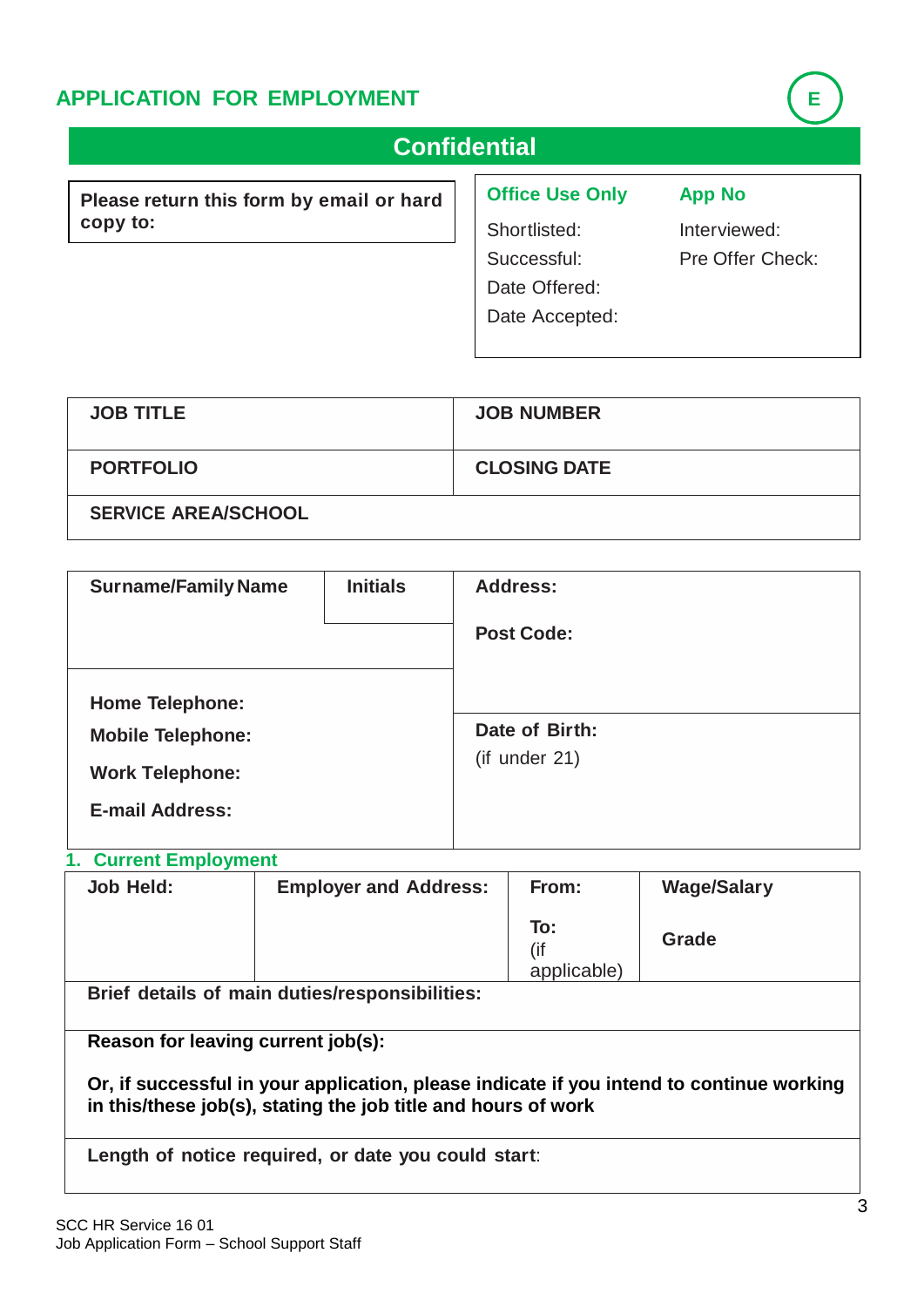## **2. Employment History**

Please give details of all previous jobs and work experience since leaving full time education. Please list these in date order, starting with the most recent first. \*Please list any periods where you were not in full time employment, education or training, for example periods of unemployment, voluntary work, travelling etc.

| Employer | Jobs held and brief details,<br>plus information on other<br>periods* | <b>Reason</b><br>for Leaving | From | To |
|----------|-----------------------------------------------------------------------|------------------------------|------|----|
|          |                                                                       |                              |      |    |
|          |                                                                       |                              |      |    |
|          |                                                                       |                              |      |    |
|          |                                                                       |                              |      |    |
|          |                                                                       |                              |      |    |
|          |                                                                       |                              |      |    |
|          |                                                                       |                              |      |    |
|          |                                                                       |                              |      |    |
|          |                                                                       |                              |      |    |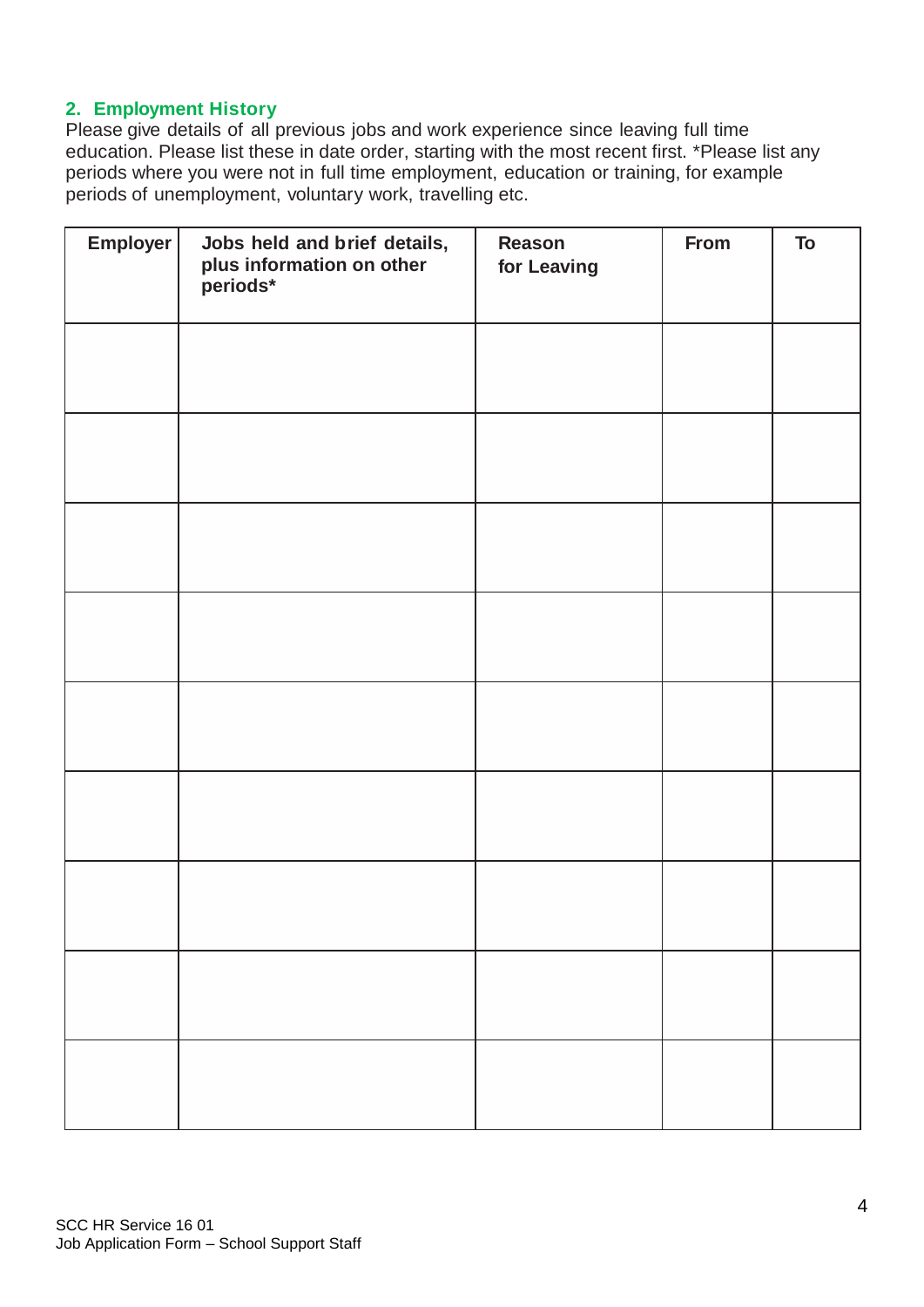| <b>Employer</b> | Jobs held and brief details,<br>plus information on other<br>periods* | Reason<br>for Leaving | <b>From</b> | To |
|-----------------|-----------------------------------------------------------------------|-----------------------|-------------|----|
|                 |                                                                       |                       |             |    |

## **3. Qualifications/Training**

Please give details of any qualifications obtained and training courses undertaken, **which are relevant to the job** together with dates.

| Qualifications and Training (show grades and institution where<br>obtained) | From | To |
|-----------------------------------------------------------------------------|------|----|
|                                                                             |      |    |
|                                                                             |      |    |
|                                                                             |      |    |
|                                                                             |      |    |
|                                                                             |      |    |
|                                                                             |      |    |
|                                                                             |      |    |
|                                                                             |      |    |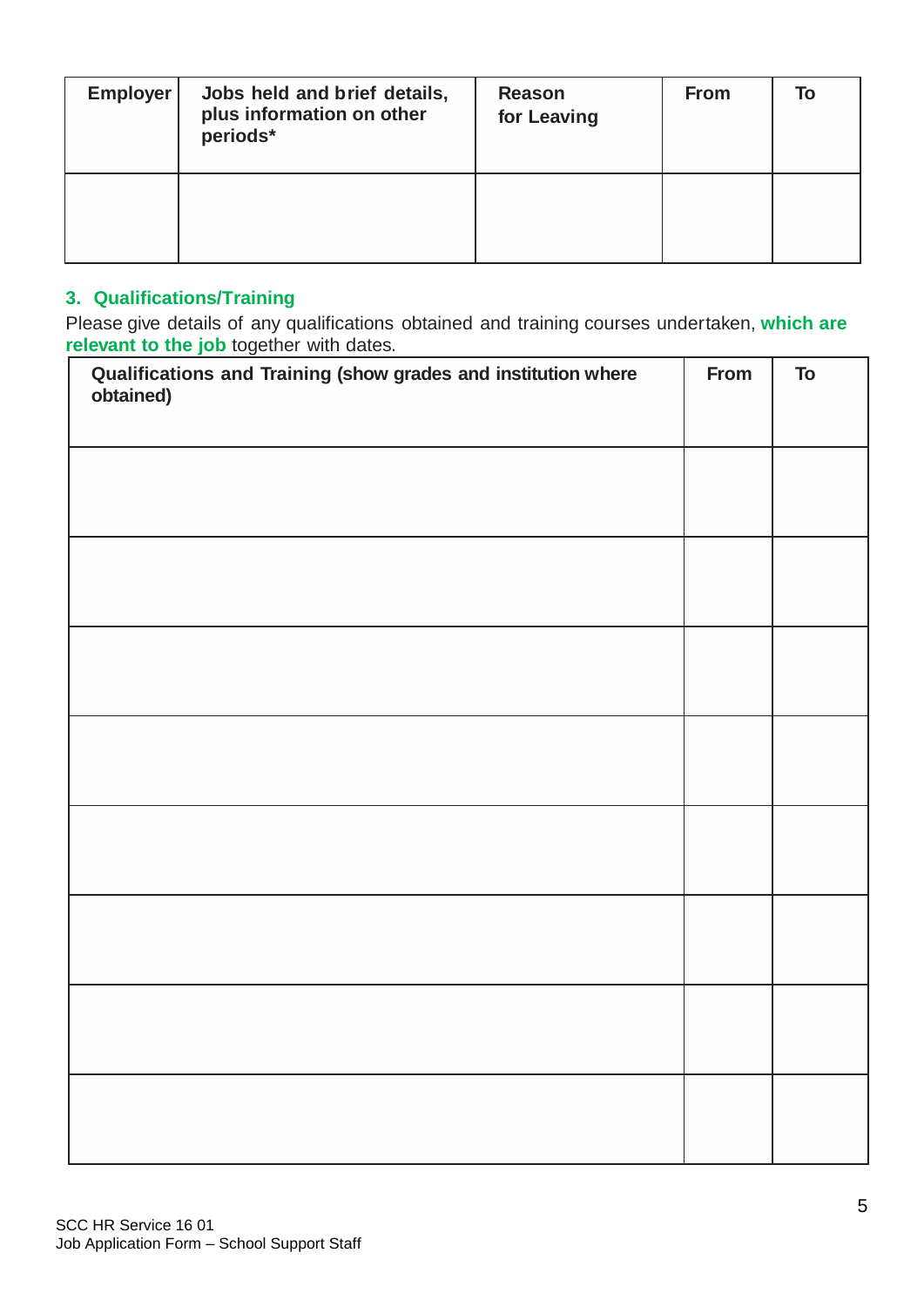| Qualifications and Training (show grades and institution where<br>obtained) | From | To |
|-----------------------------------------------------------------------------|------|----|
|                                                                             |      |    |
|                                                                             |      |    |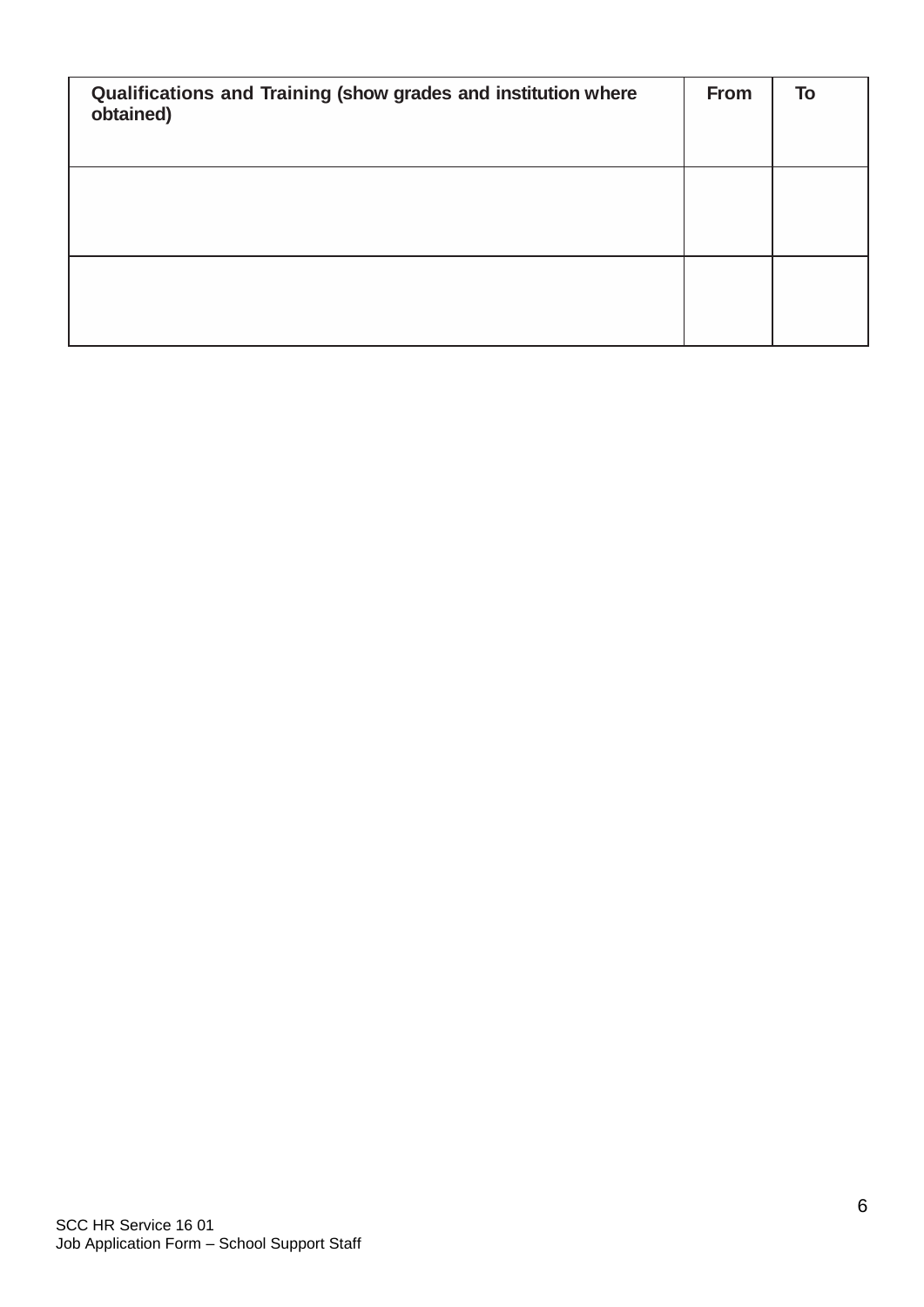## **4. Equalities**

Sheffield City Council is an Equal Opportunities Employer and has publicly committed to the "Disability Confident Scheme". This ensures that all disabled applicants, able to demonstrate that they meet the minimum criteria of the job description are guaranteed an interview. I consider myself to be a disabled person and I would like to apply under the Guaranteed Interview Scheme <del>□</del>

## **5. Suitability for the Job**

Please state why you think you are suitable for this job. Enclose additional sheets if necessary.

**Note:** We will recruit solely on merit. To do this we will seek to match the information you provide against the person specification. Therefore you should ensure that you address each point identified in the person specification and provide evidence of relevant experience and skills, including areas other than paid work.

*Please use additional sheets as necessary.*

# **6. Other Information**

| <b>Relationships</b>                |                                                                                                                                                                                                            |  |
|-------------------------------------|------------------------------------------------------------------------------------------------------------------------------------------------------------------------------------------------------------|--|
| this appointment?                   | Are you related to or in a significant relationship with any Councillor or Council employee (including<br>Head or Deputy Head teachers in Sheffield schools) or a member of any governing body relevant to |  |
| YFS ⊟<br>$NO \Box$                  |                                                                                                                                                                                                            |  |
| If YES, give name:                  | Relationship:                                                                                                                                                                                              |  |
| <b>Criminal Records Declaration</b> |                                                                                                                                                                                                            |  |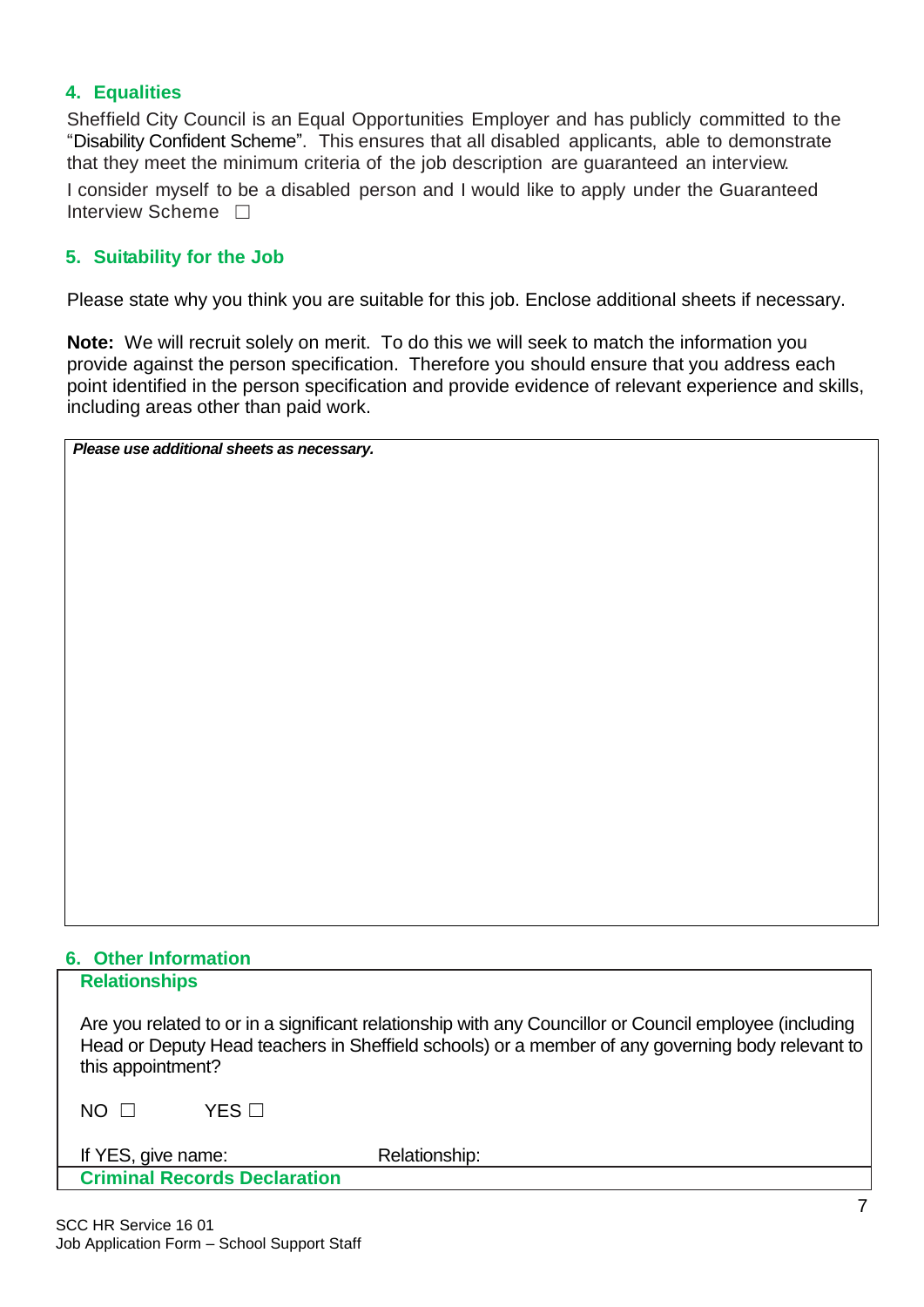| All applicants are to complete, sign and return Appendix A: Criminal Records Declaration |  |
|------------------------------------------------------------------------------------------|--|
| Form.                                                                                    |  |

As this post involves working with children and/or vulnerable adults, if you are offered the post you will be subject to an enhanced Disclosure and Barring Service check. You must disclose all convictions, cautions, warnings, reprimands, binding over or other orders, pending prosecutions or criminal investigations that are not 'protected' as defined by the Rehabilitation of Offenders Act 1974 (exceptions) Order 1975 (as amended 2013).

Failure to disclose this information could result in the withdrawal of a job offer, disciplinary action or dismissal. Any information give will be completely confidential and will be considered only in relation to your application.

If you have any queries, please see our webpage [Criminal Records Declaration](https://www.sheffield.gov.uk/whats-new/job-vacancies/working-for-us/dbs/declaration.html) or contact HRConnect Recruitment Team.

| різіні ээді |                                                                                                                                                              |
|-------------|--------------------------------------------------------------------------------------------------------------------------------------------------------------|
|             | Other than for reasons of redundancy or on health grounds, have you ever been dismissed from<br>employment from any employer, including employment agencies? |
| $NO$ $\Box$ | $YFS \square$                                                                                                                                                |
|             | If 'YES' please give details, stating from where, when and the reasons for the dismissal                                                                     |

## **Interviews**

**Dismissal**

Please give any dates, when you are not available for interview.

## **7. References**

Please give the names and addresses of two people to whom we may write for references.

- Referee (1) should be your present or most recent employer.
- Please state whether Referee (2) is in a personal or employment capacity.

*You may use a Councillor or Council employee as a referee, if they are not directly involved in the recruitment process (unless no alternative exists). However any attempt to influence the process in your favour or on your behalf will disqualify you*